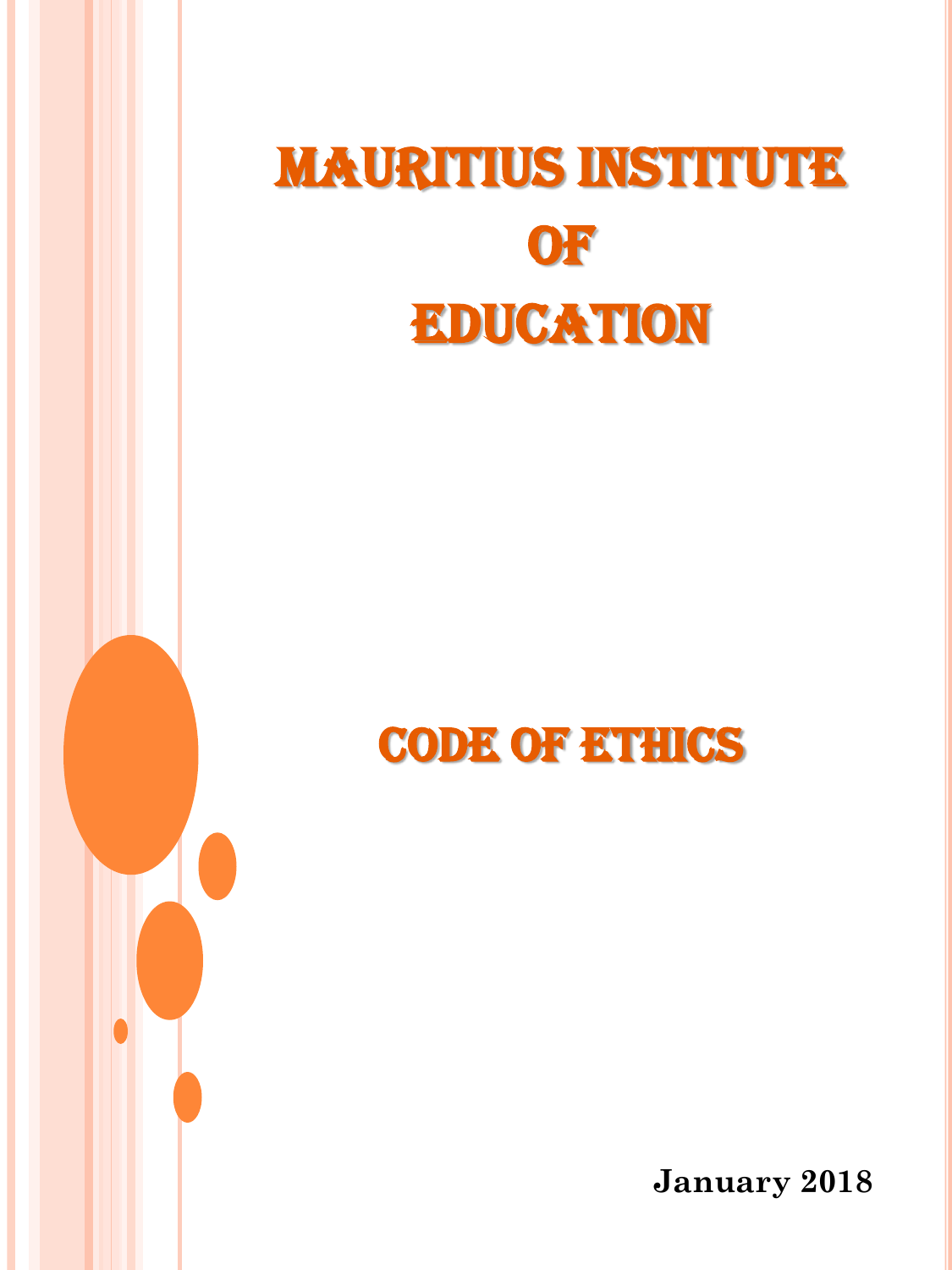| $\mathbf{1}$ | Code of Ethics                      |                 |
|--------------|-------------------------------------|-----------------|
| 1.1          |                                     |                 |
| 1.2          |                                     |                 |
|              | 1.2.1                               |                 |
| 1.2.2        |                                     |                 |
| 1.3          |                                     |                 |
| 1.4          |                                     |                 |
| 1.5          |                                     |                 |
| 1.5.1        |                                     |                 |
| 1.5.2        |                                     |                 |
| 1.5.3        |                                     |                 |
| 1.6          |                                     |                 |
| 1.6.1        |                                     |                 |
| 1.6.2        |                                     |                 |
| 1.6.3        |                                     |                 |
| 1.6.4        |                                     |                 |
| 1.7          |                                     |                 |
| 1.8          |                                     |                 |
| 1.9          |                                     |                 |
| 1.9.1        |                                     |                 |
| 1.9.2        |                                     |                 |
| 1.9.3        |                                     |                 |
| 1.9.4        |                                     | 7               |
| 1.9.5        |                                     |                 |
| 1.10         |                                     | $\overline{7}$  |
| 1.11         |                                     |                 |
|              | 1.11.1                              |                 |
|              | 1.12 Political Impartiality _______ | $\frac{1}{2}$ 8 |
| 1.13         |                                     |                 |
| 1.14         |                                     |                 |
| 1.15         |                                     |                 |
| 1.16         |                                     |                 |
| 1.17         |                                     |                 |
| 1.18         |                                     |                 |
| 1.19         |                                     |                 |
| 1.20         |                                     |                 |
| 1.21         |                                     |                 |
| 1.22         |                                     | 10              |
| 2            |                                     | 10              |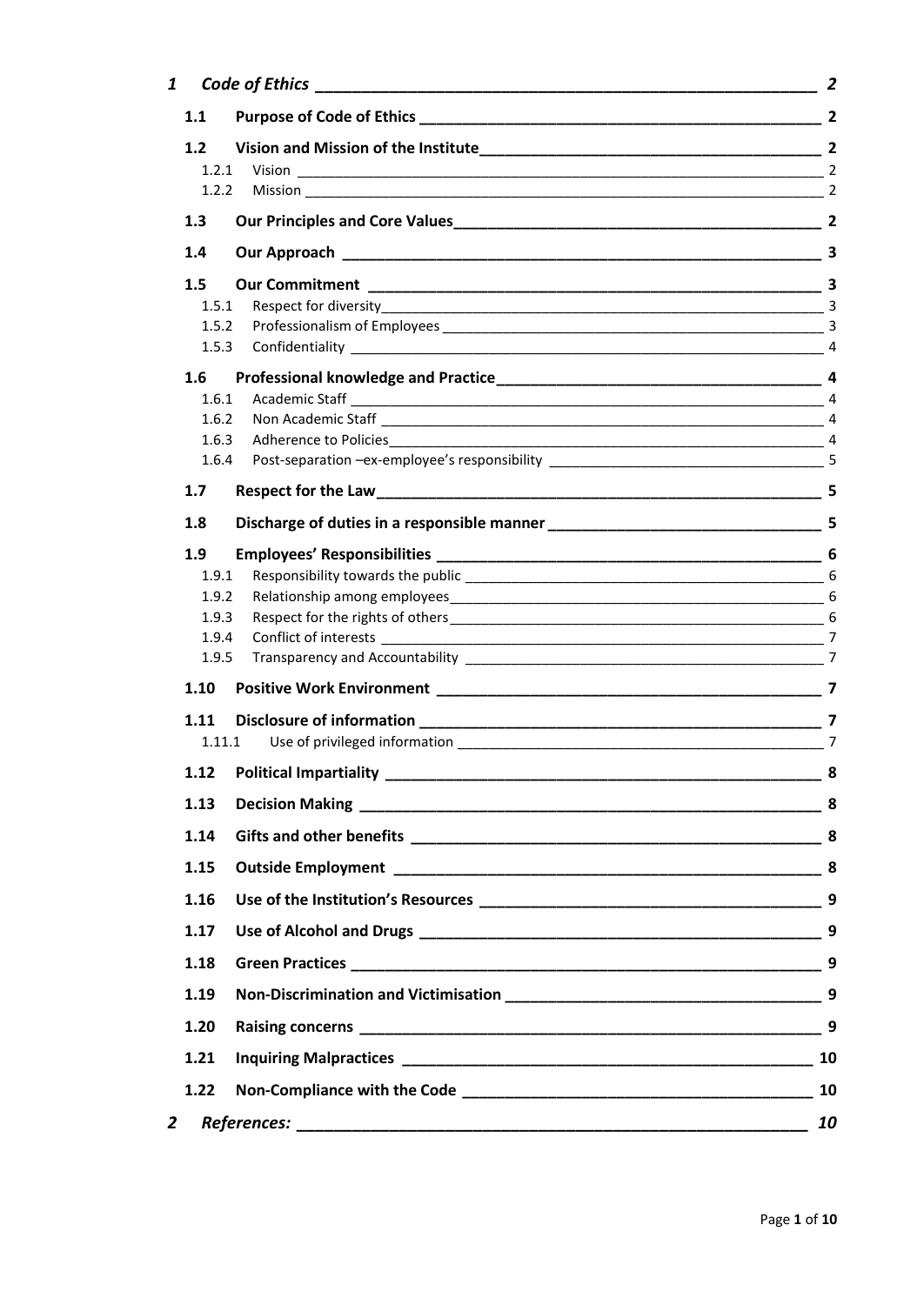# <span id="page-2-0"></span>**1 Code of Ethics**

## <span id="page-2-1"></span>1.1 Purpose of Code of Ethics

The Mauritius Institute of Education recognizes the value of integrating ethics into our everyday workplace cultures at all levels. The Code of Ethics provides a guide of principles designed to help staff fulfill their roles honestly and with integrity.

The aim of this Code of Ethics (henceforth 'Code') is to establish a common understanding of the standards of behaviour expected from all employees of the Mauritius Institute of Education (henceforth 'Institute').

# <span id="page-2-2"></span>1.2 Vision and Mission of the Institute

## <span id="page-2-3"></span>1.2.1 Vision

To be a leader in professional development in the education sector and an innovative change maker for the 21<sup>st</sup> century.

## <span id="page-2-4"></span>1.2.2 Mission

The Mauritius Institution of Education is committed to advancing professional excellence, dedicated to high ethical conduct and making of an institution with excellence in teaching, research and curriculum development while advancing creativity and engagement as the finest public institution.

## <span id="page-2-5"></span>1.3 Our Principles and Core Values

The Institute adheres to a set of principles and core values that are the guiding principle for all its employees:

**Integrity**: MIE upholds the highest standards of integrity and honesty in the compliance of all its responsibilities so as to gain the respect and confidence of all the stakeholders.

**Responsiveness**: Customer satisfaction is a major concern for the Institute. It endeavours to provide an efficient, effective and quality service to all stakeholders. In so doing, it seeks to exceed expectation as a professional Institute in the field of education.

**Fairness, equity and inclusiveness**: MIE is committed to treat all its employees and client impartially and objectively and treat everyone in an equitable manner, while recognizing their individual needs.

**Freedom, creativity and innovation**: MIE is committed to the creation of an environment where individuals feel free to think, express themselves, innovate and develop a fresh outlook on issues.

**Transparency and Accountability:** MIE will make constant efforts to promote transparent and accountable administrative and academic practices based on internationally recognized practices.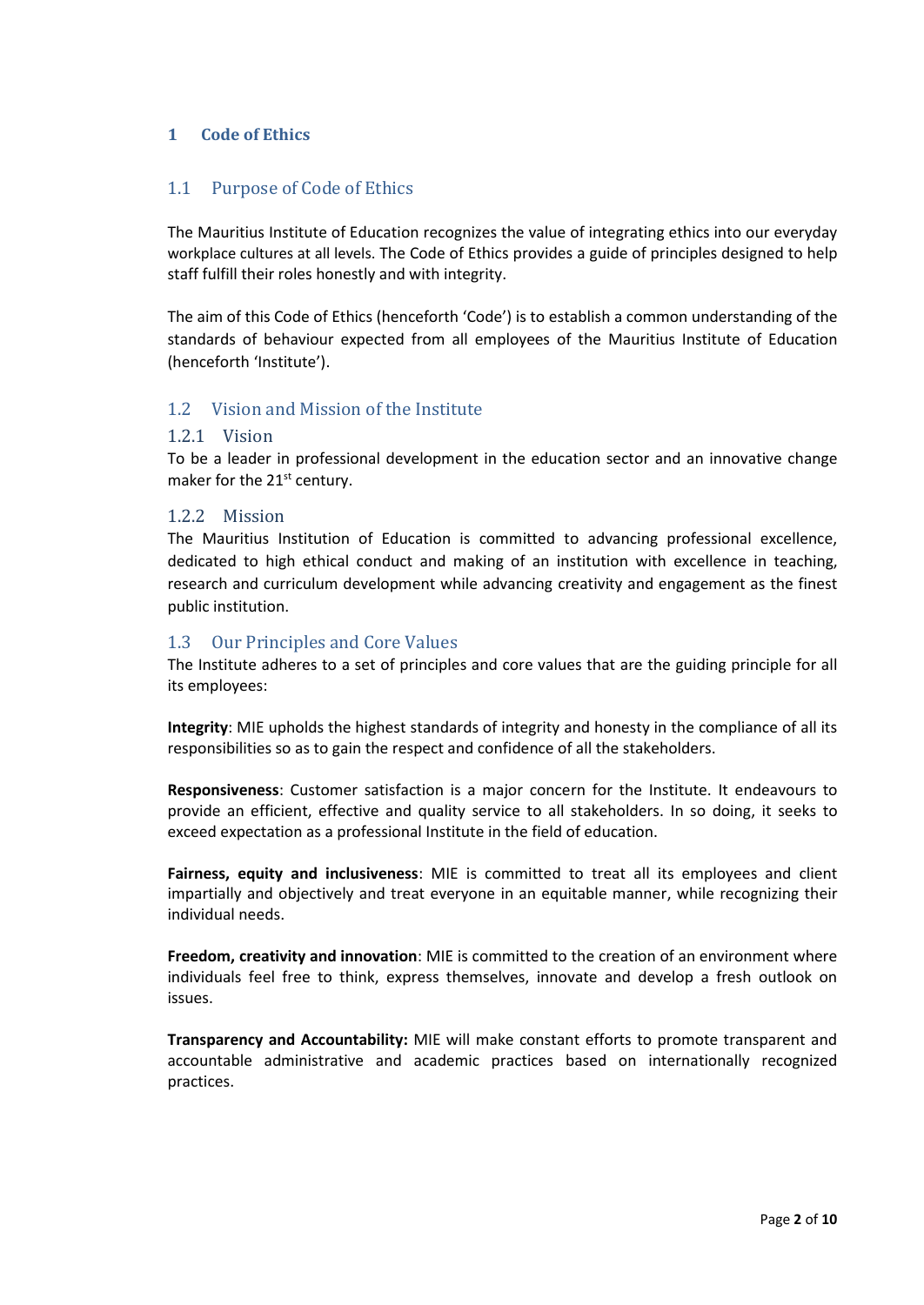# <span id="page-3-0"></span>1.4 Our Approach

The Code of Ethics (henceforth 'Code') does not attempt to provide a detailed and exhaustive set of standards. However, it represents a broad framework that will help employees to adopt appropriate course of action when they are faced with any ethical issue.

This code is a value-based code of ethics which requires a degree of self-regulation, and where necessary includes elements of a compliance-based one. However, as an Institute of Education we favour a value-based ethical code which calls for a greater degree of self-regulation and enhanced moral responsibility within the Institute.

# <span id="page-3-1"></span>1.5 Our Commitment

We are committed to the highest ethical standards which should guide all of our actions and decisions. The Code ensures that, as staff, we will adhere to the highest standards of efficiency, competence and integrity in our practice at the Institute.

The Code places an obligation on all employees to take responsibility for their own conduct and to create a conducive and healthy working environment where people feel comfortable, valued, respected and proud to belong to the Institute, both as employees and client.

The Code will ensure that leaders in all spheres of the Institute strive to lead by example and be excellent role models committed to promote a value-based and ethical service. They should also ensure that ethical behaviour cascades down the line and becomes a constant issue of a way of life/culture and practice within the Institute in line with the principles of good governance which adheres to the values of integrity, objectivity, impartiality and honesty constituting the very foundation of the Code.

# <span id="page-3-2"></span>1.5.1 Respect for diversity

We take pride in the diversity of our workforce and client. Any form of discrimination and harassment is unacceptable and will not be tolerated. We are committed to work effectively with people from all backgrounds; treat all colleagues and clients fairly and equally, with dignity and respect; avoid stereotypes and show no discrimination against any individual or group.

# <span id="page-3-3"></span>1.5.2 Professionalism of Employees

To achieve the above, employees shall demonstrate a high degree of professionalism and carry out their roles with dedication and commitment to the institution and its core values. They shall comply with and uphold the law, and project a good, right and positive image of the Institute.

Employees shall not act arbitrarily or to the detriment of any person, group or body and shall have due regard for the rights, duties and relevant interests of others. They are, in addition, required to respect the privacy of individuals.

Employees have the duty to always conduct themselves in a way that confidence and trust of the public in the integrity, impartiality and effectiveness of the Institute are preserved and enhanced.

Employees also have a duty to treat their colleagues and the public with courtesy and respect. They shall therefore: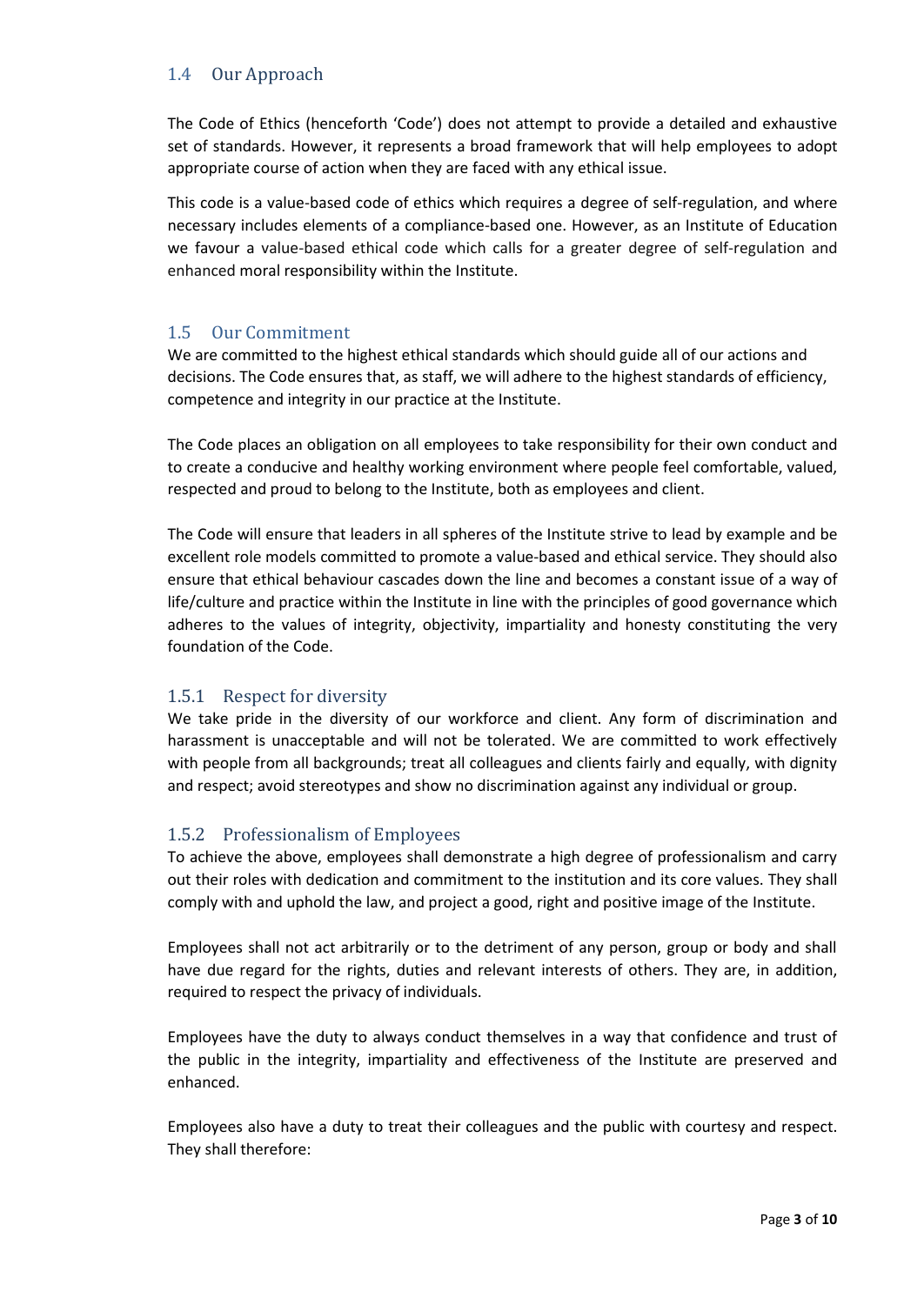- i. Not cause embarrassment to colleagues or members of the public by their dress, speech or behaviour.
- ii. Not consume alcoholic beverages while on duty.
- iii. Not engaged in gambling by any means in the premises.
- iv. Not smoke where it is illegal or where it is likely to cause inconvenience to others.
- v. Not cause distress to their colleagues, or otherwise contribute to disruption of the working environment and training atmosphere in the Institute.
- vi. Not discriminate against any person on ground of sex, marital status, colour, race, ethnic or national origin, age, disability, political opinion, occupation, status, sexual orientation, religious and ethical beliefs.
- vii. Not harass, bully or otherwise intimidate colleagues or members of the public.
- viii. Respect the privacy of individuals.
- ix. Have due regards for the safety of the public and colleagues at the workplace.

Employees should discharge their duties with integrity and honesty. They should be dedicated, committed and demonstrate a high degree of professionalism to achieve excellence. We, therefore, call upon each and every employee of the Institute to view this set of behaviours not as a set of rules, but as an opportunity to renew their commitment as employees who care to bring their individual contribution for upholding the credibility of the Institution.

## <span id="page-4-0"></span>1.5.3 Confidentiality

Employees should maintain the highest degree of confidentiality in all their dealings with all stakeholders.

Employees should demonstrate respect for the confidential nature of educational and professional records. They should ensure that any disclosure shall be with proper authorisation and in accordance with the law, always safeguarding the interest of all those whose data and information they handle in the exercise of their professional obligations.

# <span id="page-4-1"></span>1.6 Professional knowledge and Practice

#### <span id="page-4-2"></span>1.6.1 Academic Staff

Academic staff should maintain high standards of practice in relation to teaching and learning, classroom management, planning, monitoring, assessment, reporting, curriculum development and research activities.

They should continuously upgrade their professional knowledge, skills and competencies throughout their career.

They should be open and respond positively to constructive feedback regarding their professional practices.

# <span id="page-4-3"></span>1.6.2 Non Academic Staff

Non-teaching staff should keep pace with developments in the administrative machinery.

They should be open and respond positively to constructive feedback regarding their professional practices.

#### <span id="page-4-4"></span>1.6.3 Adherence to Policies

It is the obligation of all employees to be aware of and follow all the policies that have been established by the Institute and comply with the procedures at the workplace.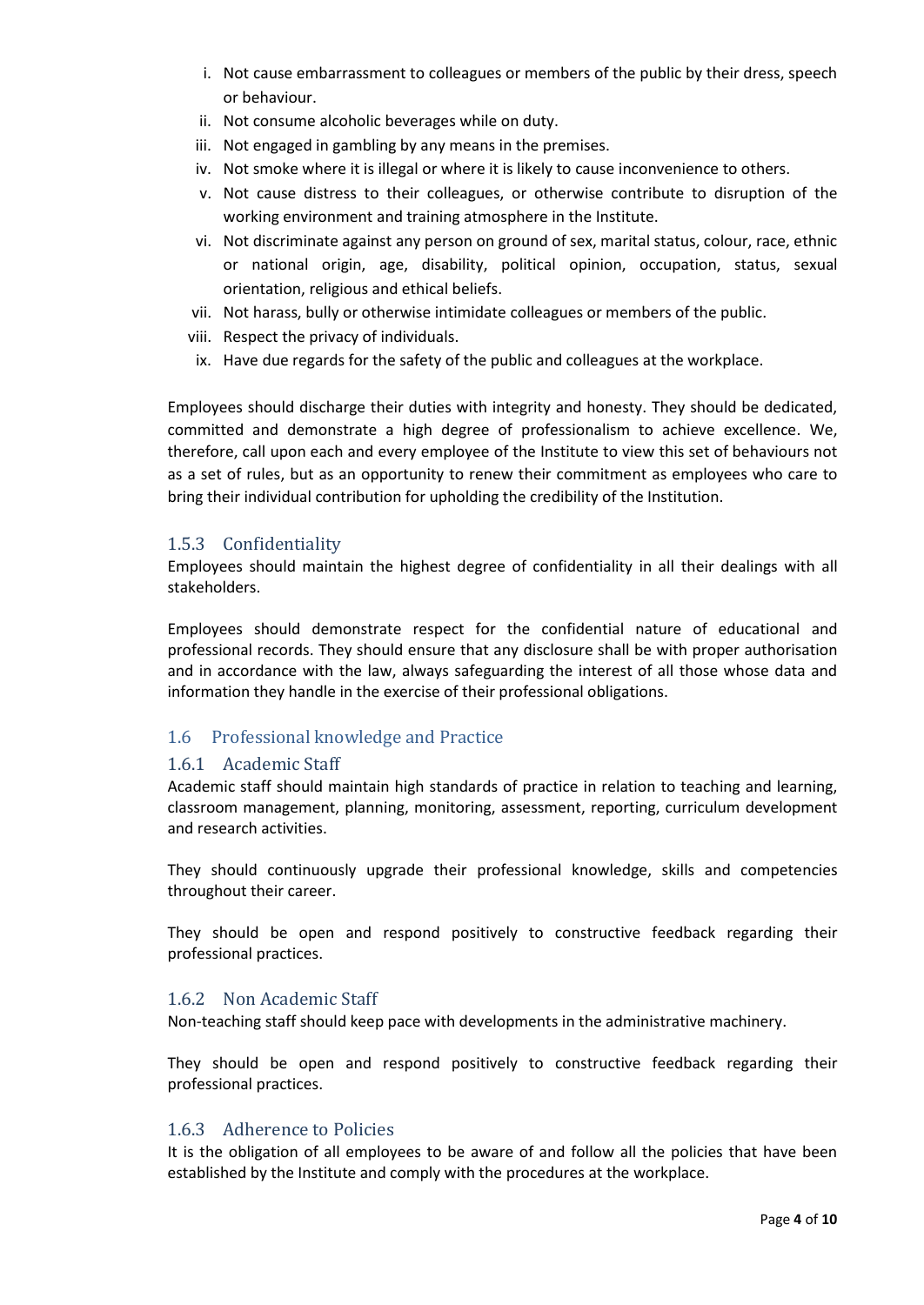It is the responsibility of each employee to read, understand and adhere to the policies. Management should ensure that administrative policies, standards, procedures, personnel and processes are in place and both the content and the spirit of the policy are adhered to.

Management should make all such information available to all staff through appropriate means, including its website.

With a commitment to serve its students, employees must avoid any situation that could be perceived as a hindrance.

Employees must neither commit any illegal act nor counsel another employee to do so. Employees who engage in any malpractice may be subject to disciplinary action.

Compliant to the law, the organisation will conduct its activities in accordance to all applicable laws and regulations.

#### <span id="page-5-0"></span>1.6.4 Post-separation –ex-employee's responsibility

When any employee quits employment from the Institute s/he should not use or take advantage of any confidential information obtained in the course of her/his official duties until it has become publicly available. Therefore, employees must not disclose any official information after leaving employment where it was their duty not to disclose same.

As a current employee, one must be careful in his/her dealings with former employees of the organisation and make sure that s/he does not give or appears to give favourable treatment or access to privileged information.

Any such case of attempt made by former employees to influence the organisation's activities should be reported to the Head of the Institute.

#### <span id="page-5-1"></span>1.7 Respect for the Law

Employees are expected to be faithful to the Republic of Mauritius, respect the Constitution and adhere to it in the conduct of their duties. They are expected to:

- i. comply with and respect all governing and applicable laws, rules and regulations
- ii. implement the policies and decisions of the Government of the day in an objective manner
- iii. refrain from unlawful and offensive behaviour against the Institute where its finances, partnerships or public image are concerned
- iv. endeavour to be familiar with and abide by all statutory and other instructions applicable to their conduct and duties
- v. uphold strong ethical and professional values when dealing with people and be respectful of their dignity and rights as contained in the Constitution

#### <span id="page-5-2"></span>1.8 Discharge of duties in a responsible manner

Employees are responsible for promoting the institution's vision, mission, core values and goals; and adhere to the highest principles of professional competence, integrity and honesty in the conduct of their duties.

They are expected to:

- i. strive to achieve the objectives of the institution cost-effectively in the public's interest
- ii. be creative in thought and in the execution of their duties, be innovative in problem solving
- iii. be punctual in the execution of their duties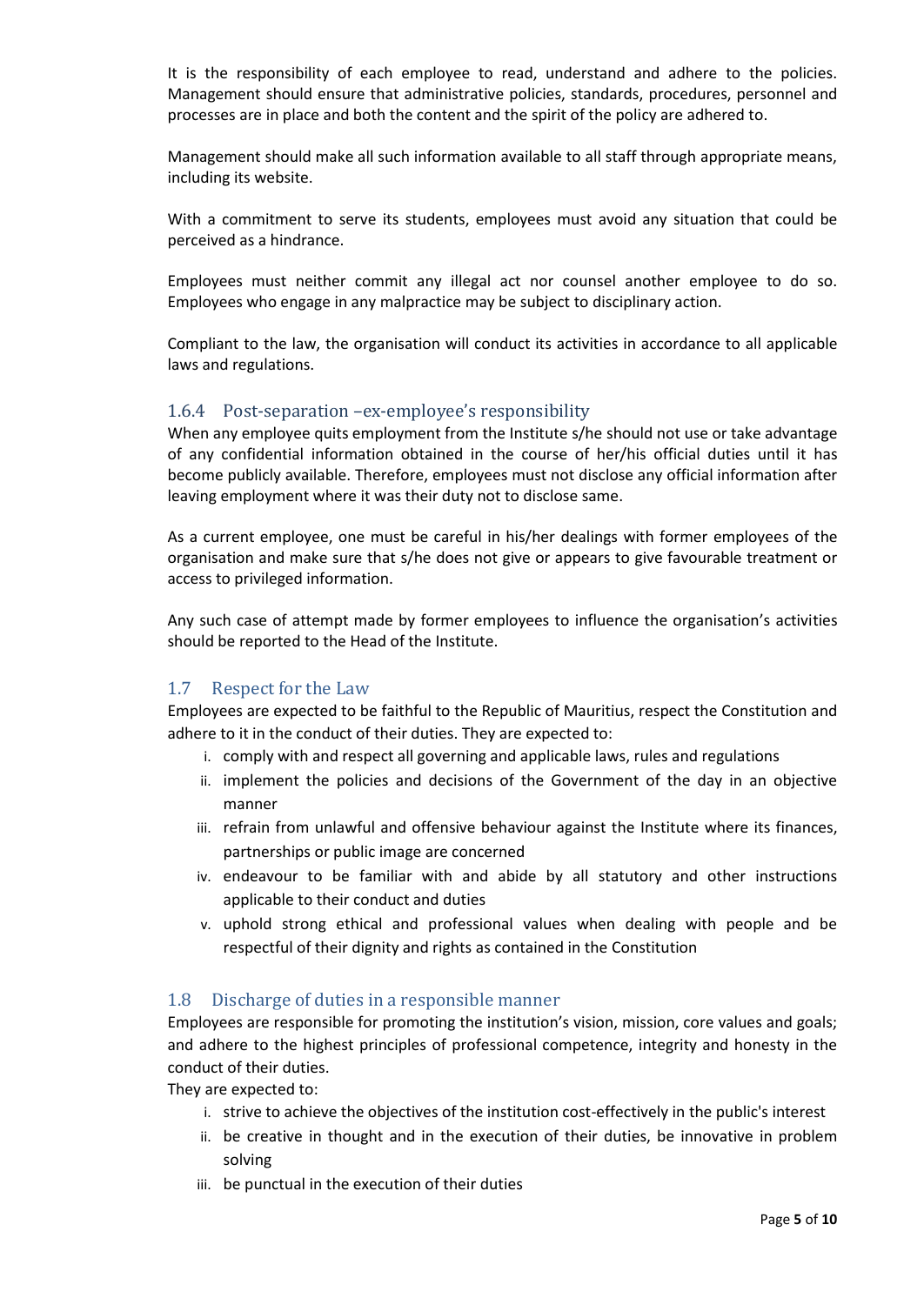- iv. execute their duties in a timely and effective manner
- v. act professionally and in a competent manner
- vi. avoid engaging in any transaction or action which is in conflict with or infringes on the execution of their official duties
- vii. recluse from any official action or decision-making process which may result in improper personal gain and adhere to the requirements of declaration of interest when and wherever applicable.
- viii. accept to avail for capacity building and self-development throughout their career
- ix. be honest and accountable in dealing with public funds
- x. promote sound, efficient, effective, transparent and accountable administration
- xi. report, in the course of their official duties, any fraud, corruption, nepotism, malpractice and any other act which constitutes an offence, or which is prejudicial to the public interest.

# <span id="page-6-0"></span>1.9 Employees' Responsibilities

# <span id="page-6-1"></span>1.9.1 Responsibility towards the public

To ensure a high level of service is maintained, officers must observe high standards of honesty, impartiality and character to ascertain the proper conduct of business and a high level of service. They are expected to:

- i. serve the public in an unbiased and impartial manner
- ii. be polite, helpful and more customer-oriented in their dealings with the public reasonably accessible in their dealings with the public, at all times treating members of the public as customers who are entitled to receive high standards of service
- iii. have regard for the circumstances and concerns of the public in performing their official duties and in the making of decisions affecting them
- iv. Respond in a timely manner to any query from the public
- v. refrain from abusing their position in the institution to promote or prejudice the interest of any political party or interest group
- vi. respect and protect every person's dignity and her/his rights as stipulated in the constitution
- vii. recognise the public's right of access to information, excluding information that is specifically protected by law

# <span id="page-6-2"></span>1.9.2 Relationship among employees

The attitude of collegiality should emanate from top management and cascade down across the organisation. Staff members should bear moral responsibilities towards their colleagues, seniors and subordinates. They should respect and support each other, irrespective of their ranks/ positions.

Management should ensure that a healthy, cooperative and conducive working environment prevails to the satisfaction of one and all. A professional relationship, which is also ethically sound, drives to effective team working, high morale, and eventually, efficiency and higher productivity.

#### <span id="page-6-3"></span>1.9.3 Respect for the rights of others

Staff members should ascertain that, at all times, the rights of each employee are respected and preserved. They should avoid indulging in any such act which jeopardises the rights of an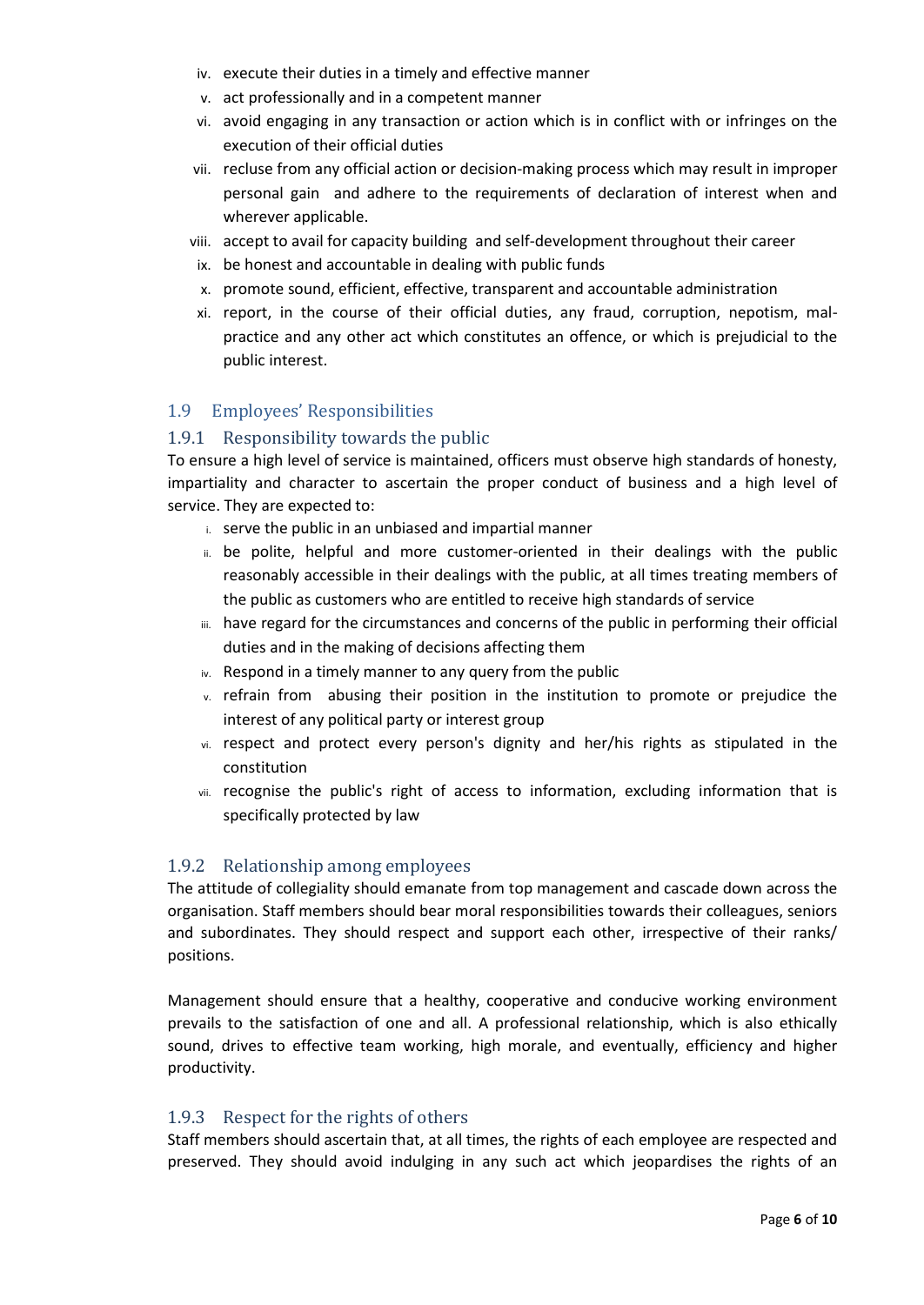employee, and they should not be judgmental or discriminate against anyone on such grounds as age, gender, colour, disability, socio-cultural and religious backgrounds or ethical beliefs.

# <span id="page-7-0"></span>1.9.4 Conflict of interests

Irrespective of any position staff members may occupy, if a situation in which personal and/or financial considerations have the potential to influence or compromise any professional conduct, they have the personal obligation to promptly disclose same, declare interest, and wherever required, withdraw themselves to avoid any sort of conflict of interests. Such a situation could be related to the recruitment of trainees and staff, any matter pertaining to examinations, involvement in any board meeting, investment in any particular academic/ nonacademic project, assignment of a contract, or any other situation of the like. Management should ensure that officers declare interest as and when required as provided in law.

# <span id="page-7-1"></span>1.9.5 Transparency and Accountability

Employees are encouraged to commit themselves towards openness and transparency in all their activities, operations and decision-making processes. There should be lucidity in all their transactions, which at any time could be subject to public scrutiny.

Moreover, they should develop a sense of ownership and belongingness to whatever responsibility they are being assigned and be fully accountable for their decisions and outcomes. They are urged to strictly follow the standards of conduct established by the Institute and report the results of their acts in a transparent and accountable manner.

# <span id="page-7-2"></span>1.10 Positive Work Environment

The responsibility of establishing a healthy and positive work environment rests on both management and employees. On the one side, management should ascertain that employees are treated fairly, their individual differences are valued with due respect, and their performance at work is recognized. An all times ethical leadership strategy should model the standards of good conduct and set in the right track for people to act ethically at the workplace.

On the other side, employees should put aside their personal differences and act in good faith, with honesty and integrity to the benefit of the Institute. They should nurture a positive attitude at their workplace and avoid discriminatory practices, bullying and harassment. They should rather focus on improving their performances in a convivial manner. Positive interpersonal relationship amongst employees is imperative in creating an optimistic work environment, which could foster effective team-working and group problem-solving skills to better achieve the institutional goals and objectives.

# <span id="page-7-3"></span>1.11 Disclosure of information

Accessing to confidential information and other secret documents constitute a core element of activities at the Institute. Officers have the responsibility to ensure that confidentiality of information is maintained and not disclosed to third parties.

# <span id="page-7-4"></span>1.11.1 Use of privileged information

Not all information available to employees through our position can be made public, even when it is not specifically protected as 'confidential'. Inappropriate disclosure or use of privileged information can harm the efficiency and credibility of the Institute and damage its ability to achieve its objectives. Therefore, we must ensure that sensitive or confidential information is carefully protected in order to safeguard the interests of the Institute and our partners and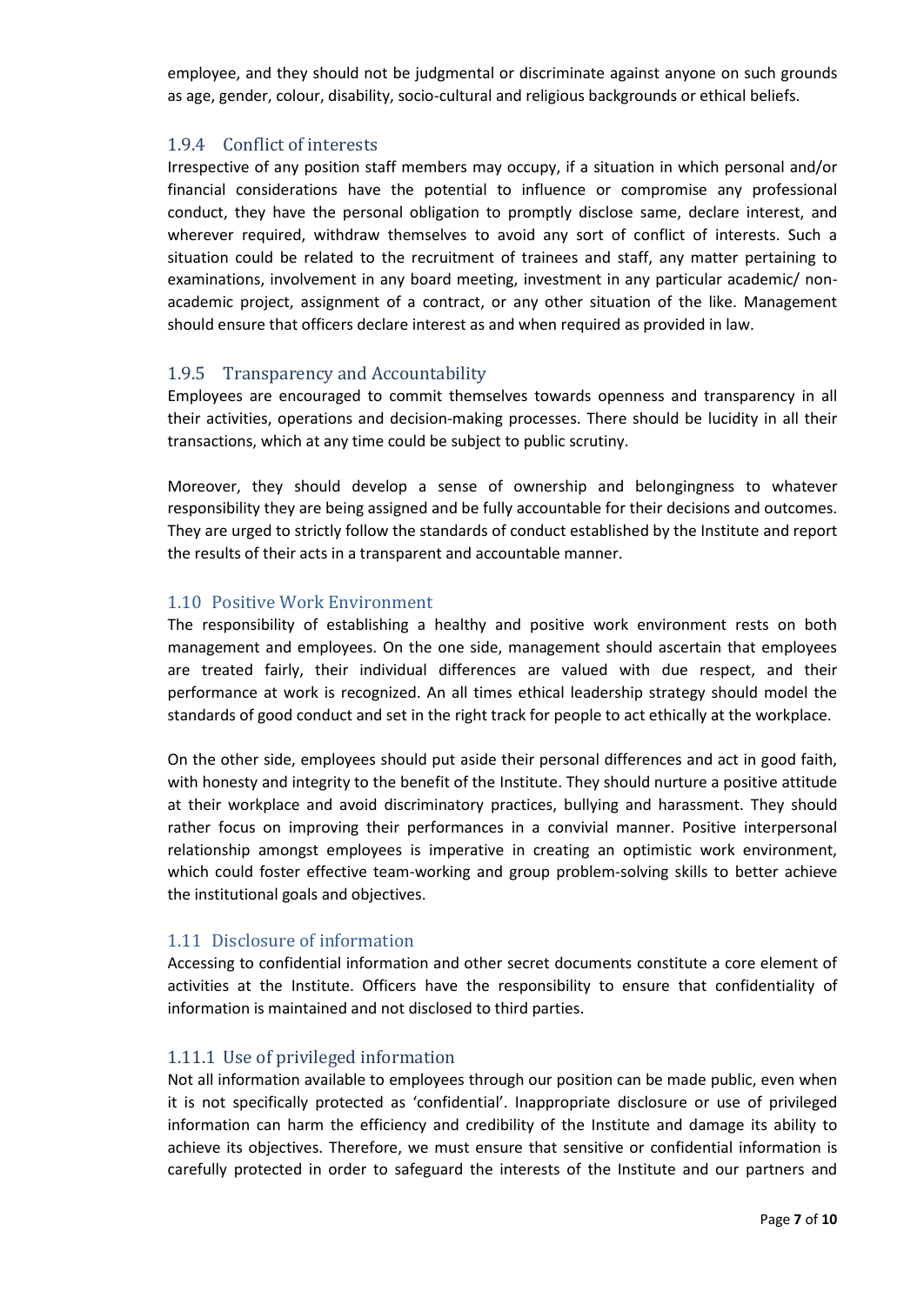staff. Confidential information must never be disclosed or used improperly for personal or other private gain.

We must be aware that our obligation to protect confidential information remains after we separate from the Institute. The Officers may disclose official information only when they are required to do so by law or when they have the proper authority from the Director. In such cases, the information disclosed should be factual and not be altered in any way that could cause prejudice to the Institute or the parent Ministry.

#### <span id="page-8-0"></span>1.12 Political Impartiality

The Institute should be committed to devote their effort to implement official policy decisions. Whatever be their political beliefs, MIE officers owe loyalty to the Government of the day. They should observe political neutrality in their day-to-day functions and avoid activities which are likely to impair, or seen to impair their political impartiality or that of the Institute.

#### <span id="page-8-1"></span>1.13 Decision Making

Officers should take decisions in a collaborative, transparent and timely manner without regard to partisan, special interests and fear of criticisms. Decisions should be taken after thorough consideration of factual information.

Officers should carry out the implementation of MIE Council decisions efficiently and effectively while maintaining a high performance standard.

## <span id="page-8-2"></span>1.14 Gifts and other benefits

Officers should not use their official position for personal gain .They should not solicit or accept gifts or favours, rewards or benefits, which might compromise their integrity and that of the Institute.

Officers should not accept gifts or benefits other than their lawful remuneration at the Institute. Officers should not allow themselves to be in a position of obligation to return a favour to any person or body.

In case a token of appreciation is offered to any officer, s/he should report it to Management in writing. Even after receiving approval, we should always be mindful not to create an impression that a benefit could improperly influence our professional actions or decisions.

#### <span id="page-8-3"></span>1.15 Outside Employment

Officers should not engage in any outside employment, for remuneration or otherwise, unless prior approval has been sought and obtained from the accounting officer.

Employers should not engage in activities which may conflict or interfere with the performance of their official duties.

Employers are subject to the provision of the terms of employment in their employment letter which restricts outside employment, except where permission has been sought and duly obtained.

Any infringement of the provision of the clause governing outside employment may result in disciplinary actions.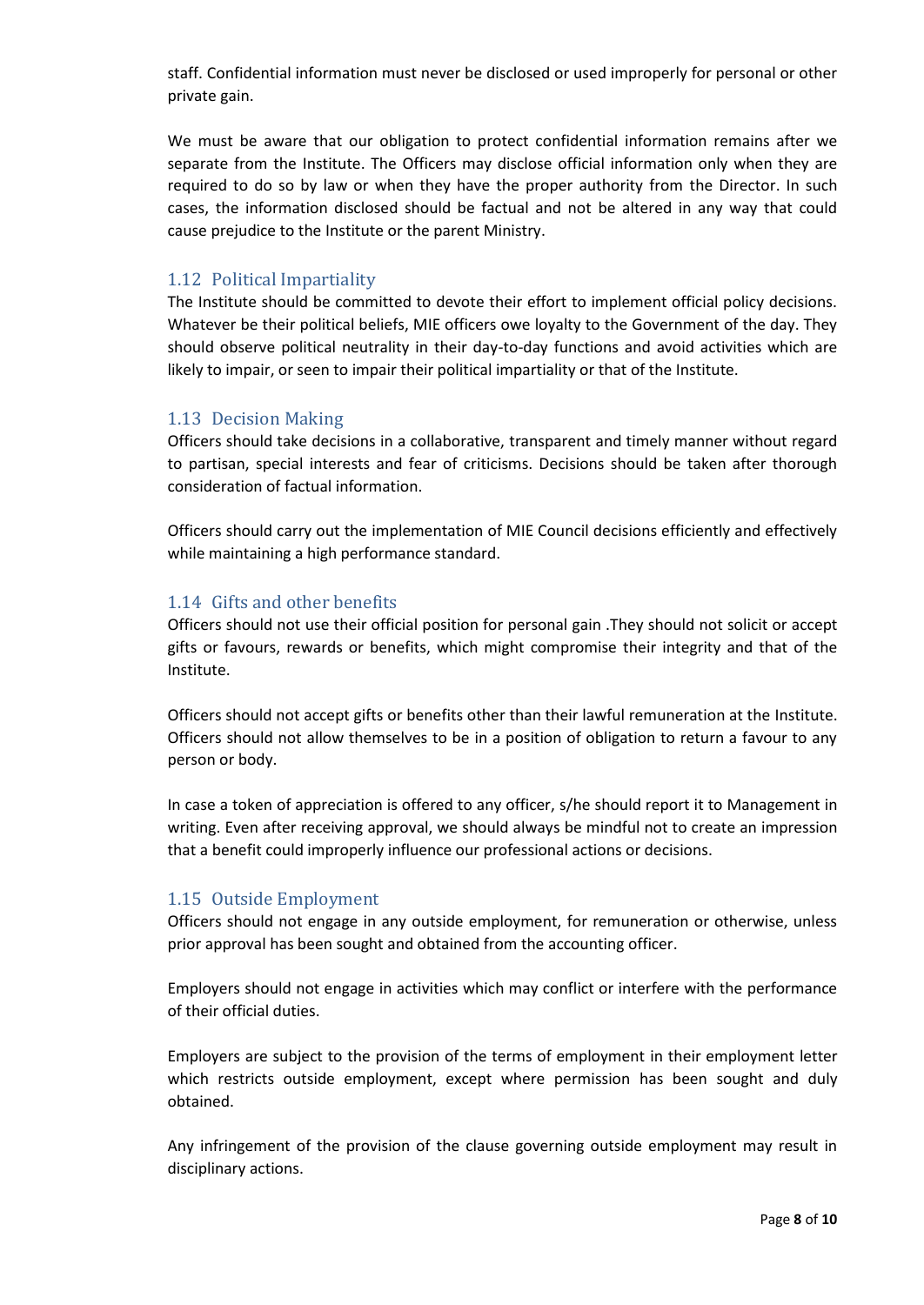# <span id="page-9-0"></span>1.16 Use of the Institution's Resources

All employees of the Institute has the responsibility to ensure that all institutional resources are protected and used in the provision of services by the Institute and not for the personal benefit of employees or for use while rendering services to outside institutions, unless officially delegated for that purpose. The Institution's resources include all services and facilities paid through public funds. Employees should therefore:

- i. Be efficient and economical
- ii. Be honest and accountable.
- iii. Avoid using resources for personal use.

## <span id="page-9-1"></span>1.17 Use of Alcohol and Drugs

The Institute is committed to maintaining an alcohol-free and drug-free workplace and prohibits the possession, purchase, sale, manufacture, distribution or use of alcohol or illegal drugs in the workplace, or being under the influence of those substances while at work. Any suspected violation of the drug-free workplace policy should be reported to management. Management may take appropriate action to deal with members suspected to be under the influence or nonpermitted substance/s.

## <span id="page-9-2"></span>1.18 Green Practices

The Institution will adhere to green practices and ensure that it abides to the principles of sustainable development. It will occasionally review its policies and practices so as to ensure such adherence. Such practices include efficient an effective use of paper, electricity, amenities such as air conditioning and water resources among others.

## <span id="page-9-3"></span>1.19 Non-Discrimination and Victimisation

The MIE is an equal opportunity employer and is committed to providing opportunities without regard for race, gender, religion, colour, national origin, age or physical disabilities. We respect all employees and encourage all of them to maximize their professional growth and job satisfaction while contributing to the Institution's success.

The Institution has absolutely no tolerance for harassment or other unlawful behaviour in the workplace. All employees should be able to work in a satisfying environment free from discrimination, and free of any form of harassment, whether based on race, colour, religion, age, gender, sexual orientation, national origin, disability or other protected status. Any offensive physical, written or spoken conduct, including conduct of a sexual nature, is prohibited. This includes unwelcome advances, requests for sexual favors or other unwelcome verbal or physical conduct. Any employee who believes he or she is being subjected to any form of harassment or discrimination should immediately report the matter to their respective heads or if necessary to management.

#### <span id="page-9-4"></span>1.20 Raising concerns

The Institution operates under an internal reporting system whereby employees report concerns related to any activity which may violate laws, regulations or principles of the code of ethics.

It is our duty as employees of the Institute to promptly raise concerns about any potential violations of our standards of conduct. Staff members should use different channels available for raising their concerns: the Heads of School/ Centre/ Department/ Section or Unit. Employees should cooperate in investigations at the request of authorized officials and have a right to be protected from retaliation for reporting, in good faith, integrity concerns.